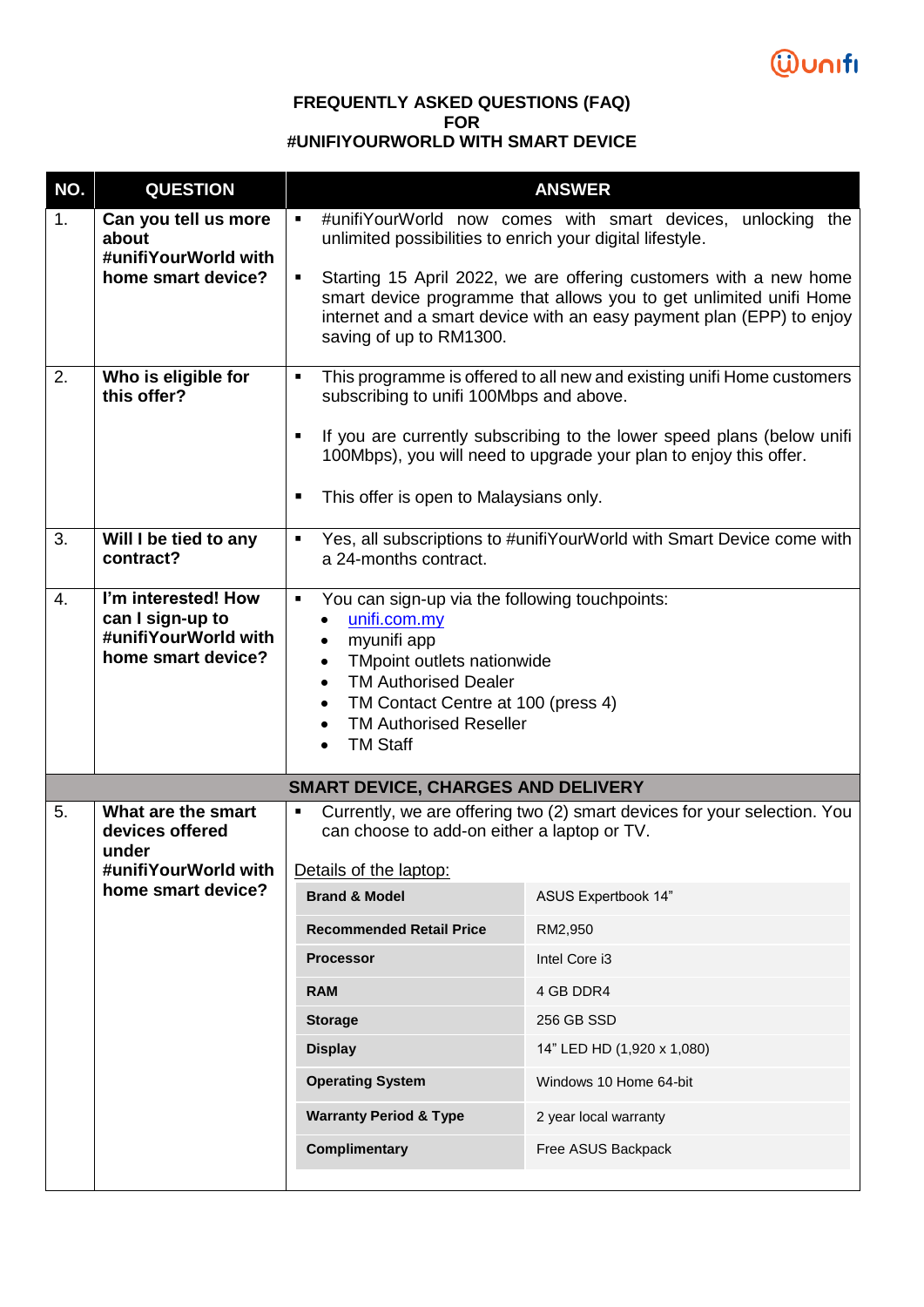## **Wunifi**

|    |                                                                                              | Details of the TV                                                             |                      |                                                                  |                                                                       |
|----|----------------------------------------------------------------------------------------------|-------------------------------------------------------------------------------|----------------------|------------------------------------------------------------------|-----------------------------------------------------------------------|
|    |                                                                                              | <b>Brand &amp; Model</b>                                                      |                      | SHARP AQUOS 60 Inch 4K UHD Android TV<br>4TC60CK1X               |                                                                       |
|    |                                                                                              | <b>Recommended Retail Price</b>                                               |                      | RM3,699                                                          |                                                                       |
|    |                                                                                              | <b>Specification</b>                                                          |                      | Display Type 4K UHD Screen Size 60<br>Resolution: 3840 x 2160    |                                                                       |
|    |                                                                                              | <b>Decoder</b>                                                                |                      | Dolby Audio                                                      |                                                                       |
|    |                                                                                              | <b>Connectivity</b>                                                           |                      | HDMI: 3 Slots<br>USB: 2 Slots<br><b>Ethernet LAN</b><br>Wireless |                                                                       |
|    |                                                                                              | Weight                                                                        |                      | 18.5kg (with Stand)                                              |                                                                       |
|    |                                                                                              |                                                                               |                      |                                                                  |                                                                       |
| 6. | How many smart<br>devices can I sign-up<br>via #unifiYourWorld<br>with home smart<br>device? | ×,<br>subscription at any one time.                                           |                      |                                                                  | You are allowed to add-on only one (1) laptop OR one (1) TV per unifi |
| 7. | How much are the                                                                             | You can subscribe to #unifiYourWorld with Smart Device at a<br>$\blacksquare$ |                      |                                                                  |                                                                       |
|    | monthly charges for<br>the smart device?                                                     | promotional price (exclusive of 6% ST) as per below table:                    |                      |                                                                  |                                                                       |
|    |                                                                                              | <b>Plans</b>                                                                  | Plan<br><b>Speed</b> | <b>TV Price</b><br>(/month)                                      | <b>Laptop Price</b><br>(/month)                                       |
|    |                                                                                              |                                                                               |                      |                                                                  |                                                                       |
|    |                                                                                              | <b>Broadband Only</b>                                                         | 100M                 | <b>RM129</b>                                                     | <b>RM109</b>                                                          |
|    |                                                                                              |                                                                               | 100M                 | <b>RM129</b>                                                     | <b>RM109</b>                                                          |
|    |                                                                                              | <b>Broadband</b><br>$\ddot{}$                                                 | 300M                 | <b>RM129</b>                                                     | <b>RM109</b>                                                          |
|    |                                                                                              | Entertainment<br>(Ultimate/VAR)                                               | 500M                 | <b>RM119</b>                                                     | <b>RM99</b>                                                           |
|    |                                                                                              |                                                                               | 800M                 | <b>RM119</b>                                                     | <b>RM99</b>                                                           |
|    |                                                                                              |                                                                               | 100M                 | <b>RM119</b>                                                     | <b>RM99</b>                                                           |
|    |                                                                                              |                                                                               | 300M                 | <b>RM109</b>                                                     | <b>RM89</b>                                                           |
|    |                                                                                              | All-in-One                                                                    | 500M                 | <b>RM99</b>                                                      | <b>RM79</b>                                                           |
|    |                                                                                              |                                                                               | 800M                 | <b>RM99</b>                                                      | <b>RM79</b>                                                           |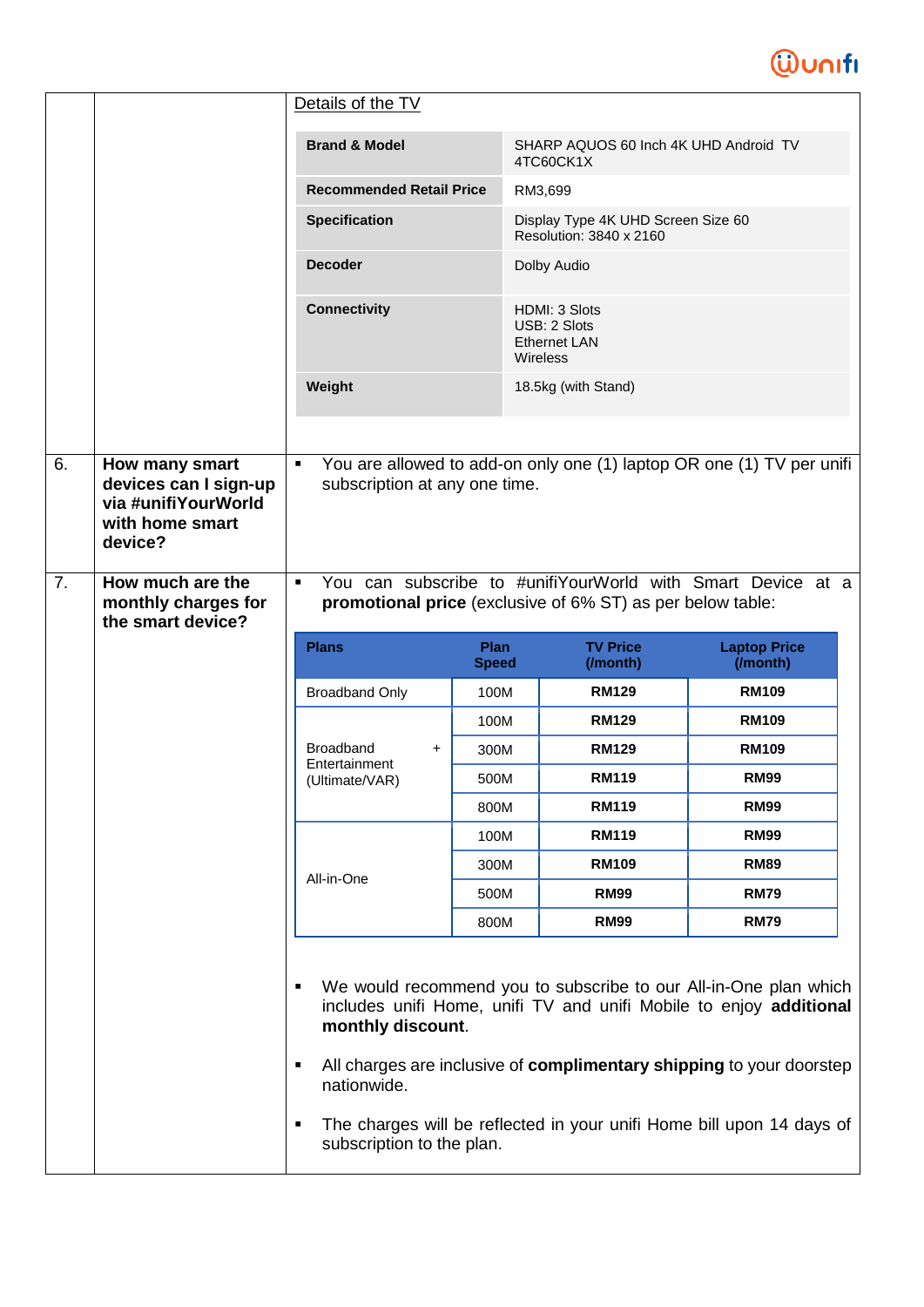

| 8.  | Will there be any<br>additional fees for<br>the delivery service?                                                                                  | There is no additional charges for the delivery of the device.                                                                                                                                                                |
|-----|----------------------------------------------------------------------------------------------------------------------------------------------------|-------------------------------------------------------------------------------------------------------------------------------------------------------------------------------------------------------------------------------|
| 9.  | Do I get to keep the<br>smart device after<br>my contract ends?                                                                                    | Yes, you may keep the smart device after the completion of your 24-<br>٠<br>months contract.                                                                                                                                  |
| 10. | How long is the<br>warranty period for<br>the device?                                                                                              | The laptop comes with a one (1) year warranty while the TV comes with<br>$\blacksquare$<br>a two (2) years warranty period from their respective manufacturers.                                                               |
| 11. | How will I receive the<br>smart device?                                                                                                            | For new sign-ups, your smart device will be delivered to your delivery<br>$\blacksquare$<br>address within 30 working days upon successful installation and<br>settlement of the device upfront payment.                      |
|     |                                                                                                                                                    | For existing customers, your smart device will be delivered to your<br>٠<br>delivery address within 30 working days.                                                                                                          |
| 12. | How do I check the<br>smart device delivery<br>status?                                                                                             | You may track the smart device delivery status via:<br>$\blacksquare$<br>http://lineclearexpress.com/my/tracking<br>i.<br>Live Chat via <i>unifi.com.my</i> or myunifi app<br>ii.<br><b>Call 100</b><br>iii.                  |
|     |                                                                                                                                                    | Please indicate<br>your<br>unifi order number<br>(without)<br>٠<br>e.g.<br>141205393843                                                                                                                                       |
| 13. | I have subscribed to<br>#unifiYourWorld with<br>home smart device,<br>can I cancel or return<br>the smart device<br>within the contract<br>period? | If you are still tied to the smart device contract period, you will be<br>$\blacksquare$<br>charged with a penalty calculated based on the remaining monthly<br>balance of the smart device's recommended retail price (RRP). |
| 14. | How much is the<br>penalty amount if I<br>breach or terminate<br>the plan within the                                                               | If you terminate your plan during your contract period, you will be<br>charged with early termination fees based on the remaining months of<br>the contract.                                                                  |
|     | contract period?                                                                                                                                   | Example as below:<br>[Smart Device recommended retail price (RRP)                                                                                                                                                             |
|     |                                                                                                                                                    | Sample calculation (Laptop's RRP = RM2950):                                                                                                                                                                                   |
|     |                                                                                                                                                    | $[(RM2950) \div 24$ months] x Remaining Month(s)<br>$\rightarrow$ [RM122.90] x 5 months = RM614.50                                                                                                                            |
|     |                                                                                                                                                    | Sample calculation (TV's RRP = RM3699):                                                                                                                                                                                       |
|     |                                                                                                                                                    | $[(RM3699) \div 24$ months] x Remaining Month(s)<br>$\rightarrow$ [RM154.10] x 5 months = RM770.50                                                                                                                            |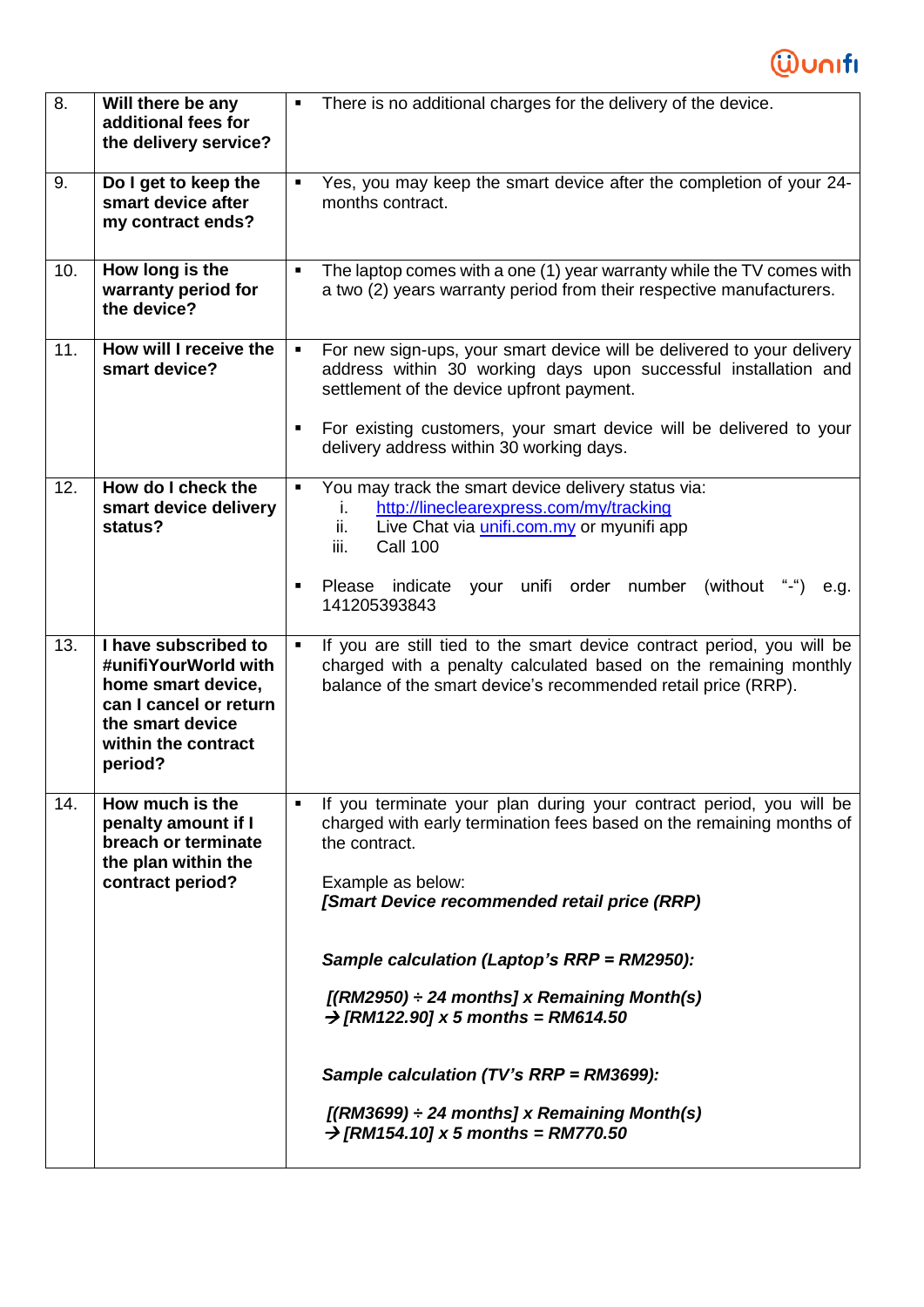## **Wunifi**

| 15.<br>16. | Where should I make<br>a report for any<br>defective/damaged<br>smart device?<br>How can I get a copy<br>of my Delivery Order<br>(DO)? | In the event that you have received a defective smart device, please<br>lodge a report to us via Live Chat at unifi.com.my or myunifi app within<br>seven (7) working days upon receiving it.<br>Alternatively, you may visit the nearest Sharp or ASUS Support Centre<br>٠<br>for immediate replacement. Please remember to bring along the smart<br>device together with the original copy of your Delivery Order (DO).<br>To request for a Delivery Order<br>(DO),<br>email<br>please<br>$\blacksquare$<br>to<br>unifi.orders@mmag.com.my. Please specify the below details in your<br>email: |
|------------|----------------------------------------------------------------------------------------------------------------------------------------|--------------------------------------------------------------------------------------------------------------------------------------------------------------------------------------------------------------------------------------------------------------------------------------------------------------------------------------------------------------------------------------------------------------------------------------------------------------------------------------------------------------------------------------------------------------------------------------------------|
|            |                                                                                                                                        | unifi order number<br>i.<br>ii.<br>Customer name<br>iii.<br>Contact number                                                                                                                                                                                                                                                                                                                                                                                                                                                                                                                       |
| 17.        | Who do I contact if I<br>face any issues with<br>the smart device?                                                                     | We would advise you to refer and seek assistance from the<br>٠<br>manufacturer's support channel:<br>Laptop: https://as-rma.asus.com/my<br>1300-88-9900 (Mon-Fri, 9.00am - 6.00pm)<br>TV: COCORO Life app<br>https://play.google.com/store/apps/details?id=my.cocorolife.app<br>https://apps.apple.com/my/app/cocoro-life/id1549818559<br>https://appgallery.huawei.com/app/C104015911<br>03-8026 6228 (Mon-Fri, 9.00am - 6.00pm)                                                                                                                                                                |
| 18.        | How can I perform<br>the installation for<br>my smart TV?                                                                              | Worry not, all required user manual is provided in the TV box including<br>٠<br>the installation guide.                                                                                                                                                                                                                                                                                                                                                                                                                                                                                          |
| 19.        | Can I upgrade or<br>downgrade my unifi<br>Home plan with<br>home Smart Device?                                                         | Yes, you are allowed to upgrade your unifi Home plan anytime during<br>$\blacksquare$<br>the contract period.<br>However, you will be charged with a penalty if you downgrade your unifi<br>٠<br>Home plan within the contract period.                                                                                                                                                                                                                                                                                                                                                           |
| 20.        | <b>Under what</b><br>circumstances that I<br>will be charged with<br>the penalty?                                                      | The smart device's remaining balance will be charged if any of the<br>٠<br>following occurs during the contract period:<br>Termination before contract ends<br>j.<br>Transfer of ownership<br>ii.<br>iii.<br>Downgrade to lower speed plan<br>Downgrade to lower package<br>iv.<br>Termination of unifi Mobile (for subscription to bundled package<br>v.<br>with Home Broadband, Entertainment and Mobile Postpaid)                                                                                                                                                                             |
|            |                                                                                                                                        | <b>ADVANCE PAYMENT FOR SMART DEVICE</b>                                                                                                                                                                                                                                                                                                                                                                                                                                                                                                                                                          |
| 21.        | Do I need to make an<br>advance payment for<br>the smart device?                                                                       | Yes, an advance payment of RM200 will be imposed for all new sign-<br>ups with a smart device add-on. You can make the advance payment<br>for the smart device via all TM's authorised payment channels.                                                                                                                                                                                                                                                                                                                                                                                         |
|            |                                                                                                                                        | Existing customers will not be imposed with an advance payment,<br>however the approval will be based on their unifi Credit Rating.                                                                                                                                                                                                                                                                                                                                                                                                                                                              |